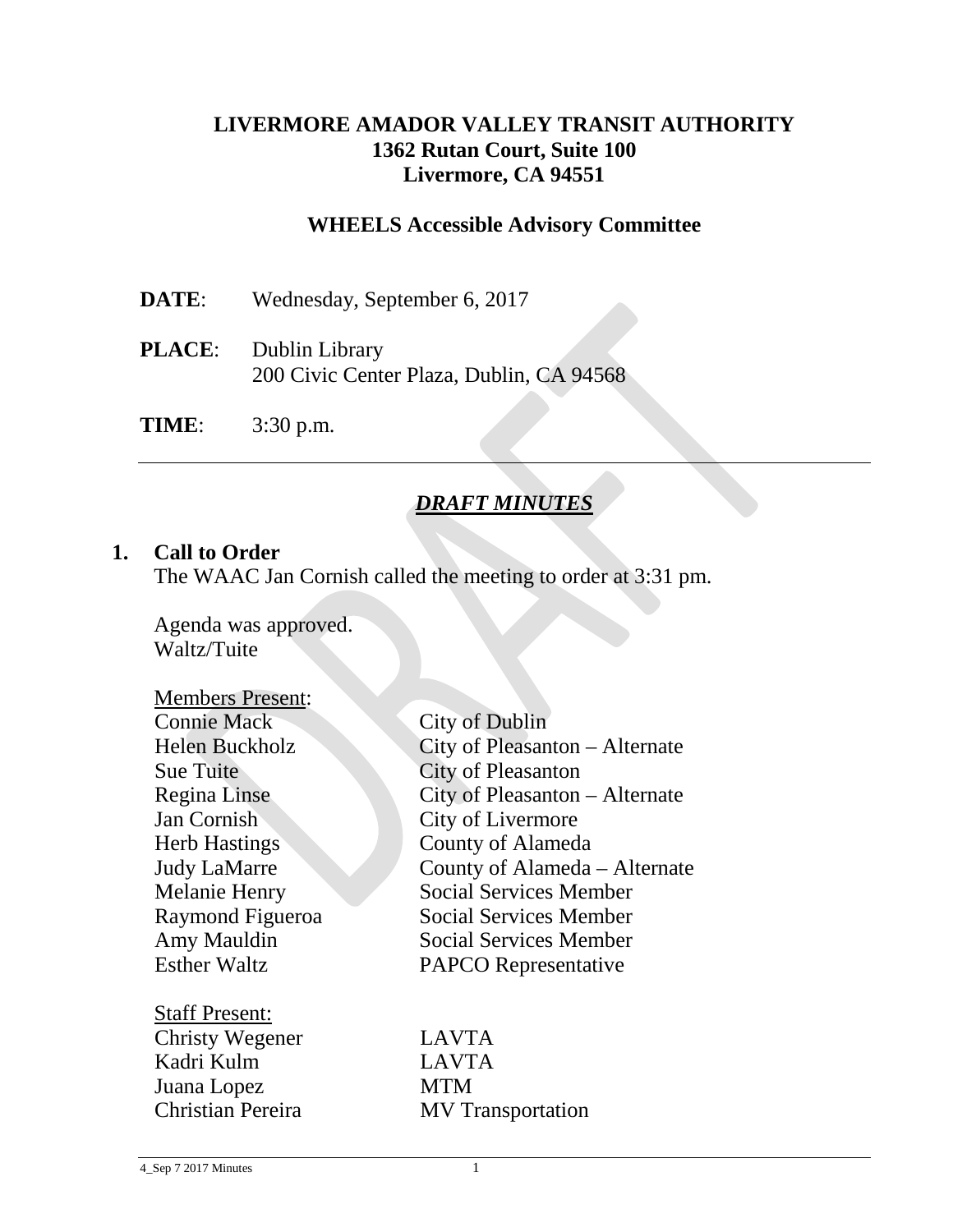**Members of the Public:**<br>Rachel Prater Jeff Jacobsen Pleasanton resident

City of Pleasanton (Raymond Figueroa)

- **2. Citizens' Forum: An opportunity for members of the audience to comment on a subject not listed on the agenda (under state law, no action may be taken at this meeting)** None
- **3. Minutes of the July 5, 2017 meetings of the Committee** Approved. Hastings/Waltz

#### **4. Chair's Message**

The Chair Jan Cornish addressed the committee thanking the fellow members for having been elected for the Chair's position. Jan shared her vision for the committee and reminded the committee members of their roles. With regret Jan announced her resignation from the committee Chair's position due to her unforeseen move from California to Florida. The committee members wished her well.

Connie Mack reminded the Committee that both the Chair and Vice Chair positions cannot be held by the same City or member agency, per the bylaws. The committee members decided that the current Vice Chair Herb Hasting assume the duties of the Chair throughout the remainder of the FY18 and the committee elect a new Vice-Chair at their November 1, 2017 meeting. Approved.

Waltz/Tuite

## **5. Alameda County Fair - 2017**

Staff reported to the committee that Wheels ran a dedicated shuttle between BART and the Alameda County Fairgrounds (Route 52). Wheels carried approximately 4,000 passenger trips to the Fair. Staff will most likely recommend operating the shuttle again for 2018; however, it will be up to the Board to approve. One WAAC member commented that the 52 should be repositioned to be located at the bay closest to the BART station exit/entrance. Staff will return to the WAAC with a timeline for the 2018 Fair service discussion.

# **6. 3rd and 4th Quarter Dial-A-Ride Operations Report**

Staff reported on the  $3<sup>rd</sup>$  and  $4<sup>th</sup>$  quarter ridership data as well as OTP. The OTP in Q3 was 98% and in Q4 96%. The number of trips decreased by 8% when comparing FY17 to FY16. The Committee requested a summary of the eligibility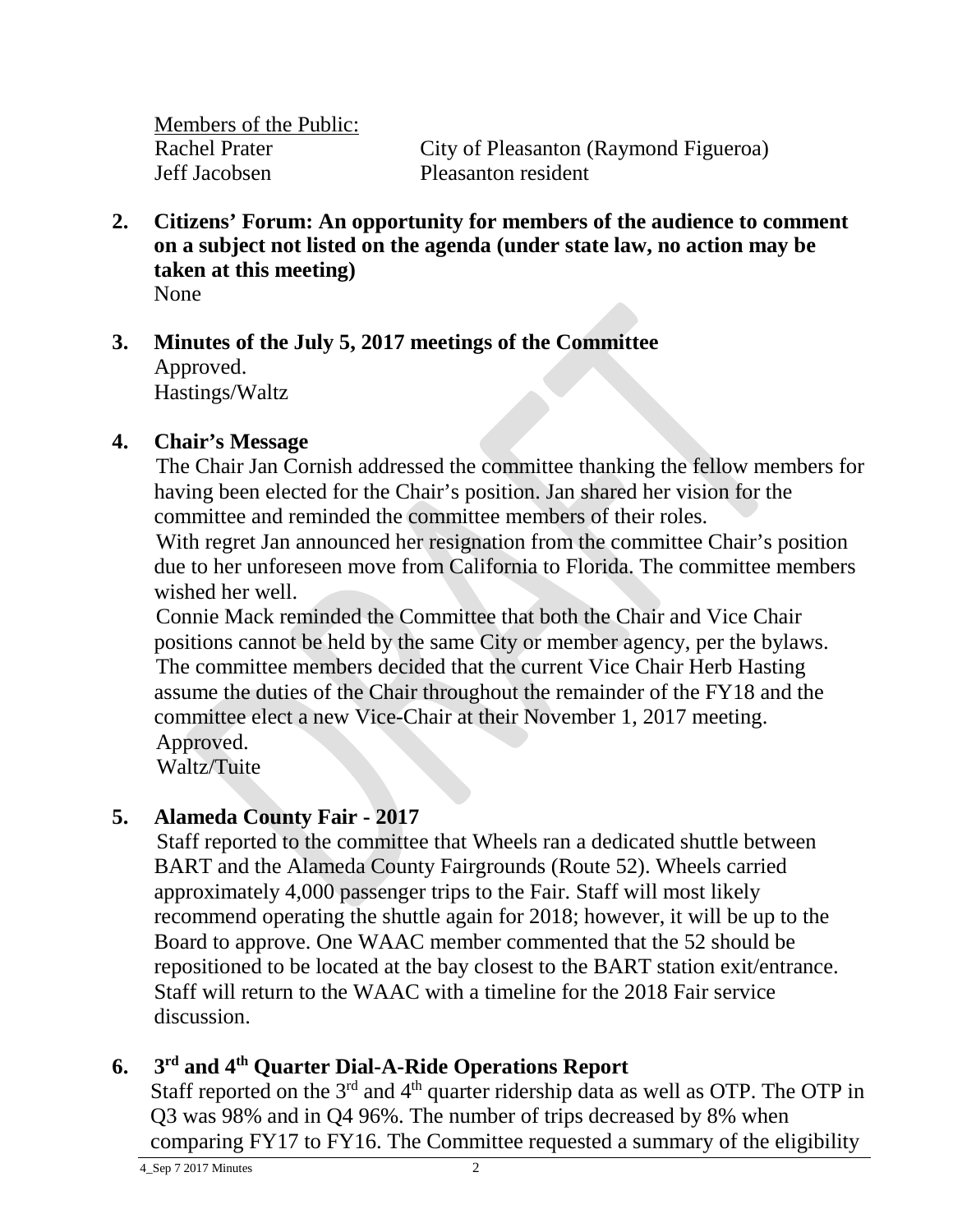assessments to date, including the number of interviews/assessments scheduled, the number of cancelled appointments, and the number of approvals/denials/temporary/conditional.

# **7. PAPCO Report**

Esther Waltz reported on the May 22nd PAPCO meeting.

# **8. Dial-A-Ride Issues – Suggestions for Changes**

Esther Waltz reported that the reservationist did not ask if her husband will be travelling with a PCA and when the driver came to pick them up his manifest did not include a PCA. The driver had then called the dispatch to confirm whether it would be ok to allow the PCA to board the vehicle, which the dispatcher approved. Esther could not recall when exactly this incident occurred, but it had been sometime in mid-Summer.

Sue Tuite said that the DAR driver had parked at the back of her apartment complex on the day of the WAAC meeting instead of the leasing office. Juana Lopez said she will add into the scheduling notes to have her picked up by the leasing office and not at the back of her complex where her apartment is.

Amy Mauldin was interested in mobile ticketing. Staff said that this is something that the Tri-Valley Paratransit assessment study is looking into. Esther Waltz added that mobile ticketing was also something that the countywide needs assessment study was looking into.

# **9. Fixed Route Issues – Suggestions for Changes**

Helen Buckholz asked about the fixed route service in Dublin. She said she thinks the FR coverage in Dublin is not good and she thinks that the Go Dublin pilot program is too expensive for seniors. She suggested a survey that college students can conduct, which could potentially be basis for another pilot program in Dublin.

The WAAC and LAVTA staff discussed the process for changing bus service in Dublin. The LAVTA Board will be receiving an update of post-COA route changes during the month of October/November. At that time, the Board may elect to redirect resources to providing additional service in West Dublin. LAVTA staff indicated they do not have the resources to deploy a survey in Dublin at this time, but if the City wanted to survey residents about their transportation needs, LAVTA Staff would be happy to review the results.